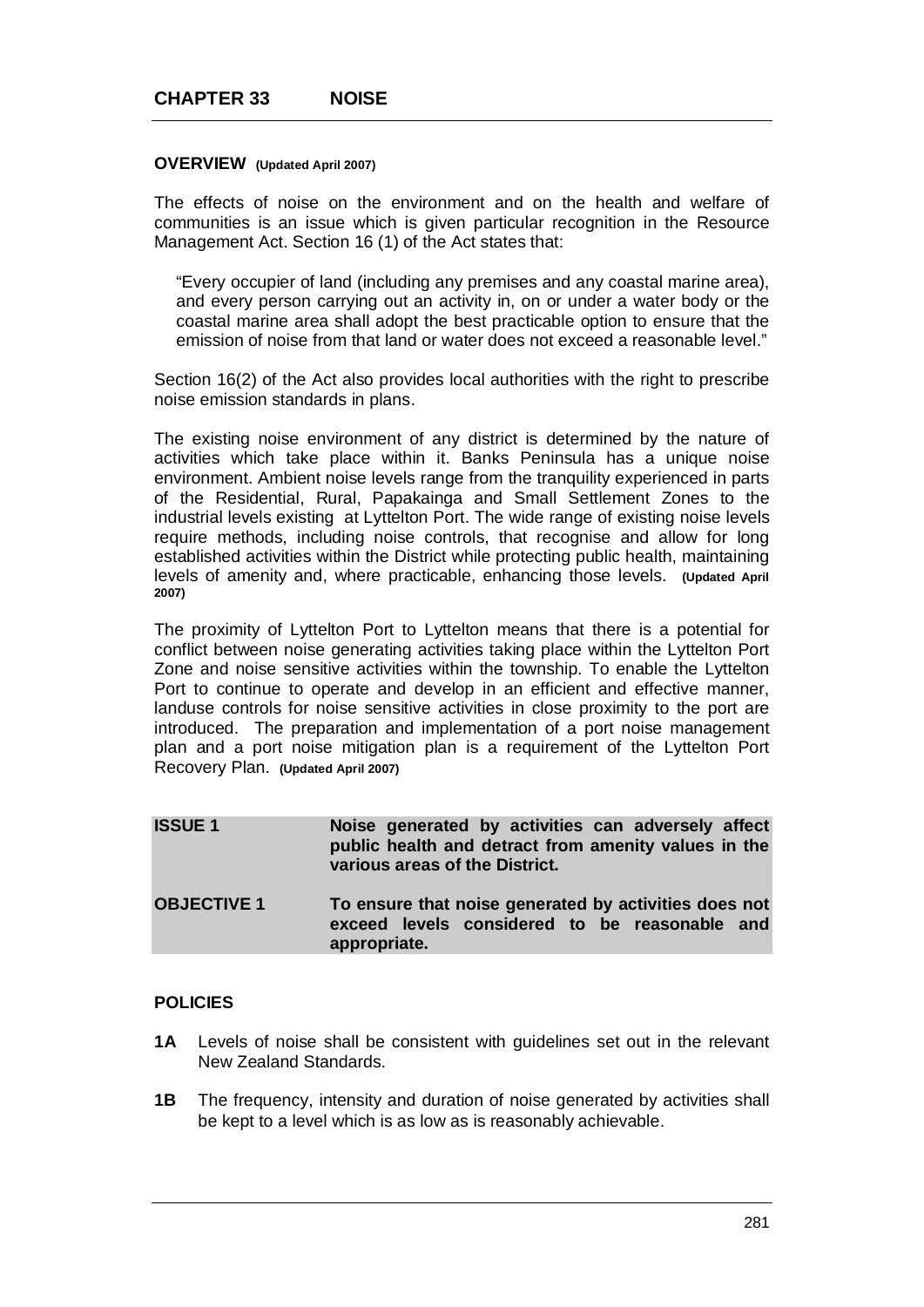- **1C** The frequency, intensity and duration of noise generated by an activity shall not have more than a minor adverse effect on the existing amenity of any adjacent site.
- **1D** Noise levels in Rural Areas shall be such that amenity values are maintained but without unduly restricting normal primary production activities.

## **EXPLANATION AND REASONS (Updated April 2007)**

The Resource Management Act contains special provisions for noise. Councils have a duty to control the emission of noise and to control the effects of noise. The controls in the Plan are based upon the New Zealand Standards which contains guidelines for setting noise limits to provide acceptable protection for the health and welfare of the community. Section 16 of the Act also requires every occupier of land to adopt the best practicable option to ensure that the emission of noise does not exceed a reasonable level. Generally, noise limits for the District recognise the existing noise environment and allow for the maintenance of current levels in order to protect existing levels of amenity. Noise limits for the Rural Zone recognise that noise from some agricultural activities is of limited duration and aim to maintain the amenity of rural dwellings.

| (Updated April 2007) |                                                                                                                                                                     |
|----------------------|---------------------------------------------------------------------------------------------------------------------------------------------------------------------|
| <b>ISSUE 2</b>       | The efficient and effective operation, use and<br>development of Lyttelton Port may be compromised<br>by the establishment of nearby noise sensitive<br>activities; |
| <b>OBJECTIVE 2</b>   | Avoid the potential for noise sensitive activities in<br>Lyttelton township creating a reverse sensitivity issue<br>for noise generating port activities.           |

**POLICIES (Updated April 2007)**

- **2A** Avoid the establishment of port noise sensitive activities within the Port Influences Overlay Area in Lyttelton Township in order to minimise the likelihood of reverse sensitivity effects occurring.
- **2B** Notwithstanding Policy 2A, enable noise affected property owners to replace or extend their existing dwellings within the Port Influences Overlay Area of the Residential Zone and the Residential Conservation Zone provided that such replacement or extension is of a similar character, intensity and scale and that any new or extended habitable room is acoustically insulated to the appropriate standard.
- **2C** Notwithstanding Policy 2A, recognise that a limited number of new apartments of a minimum floor area may, in appropriate circumstances, establish upstairs in existing heritage or notable buildings within the Town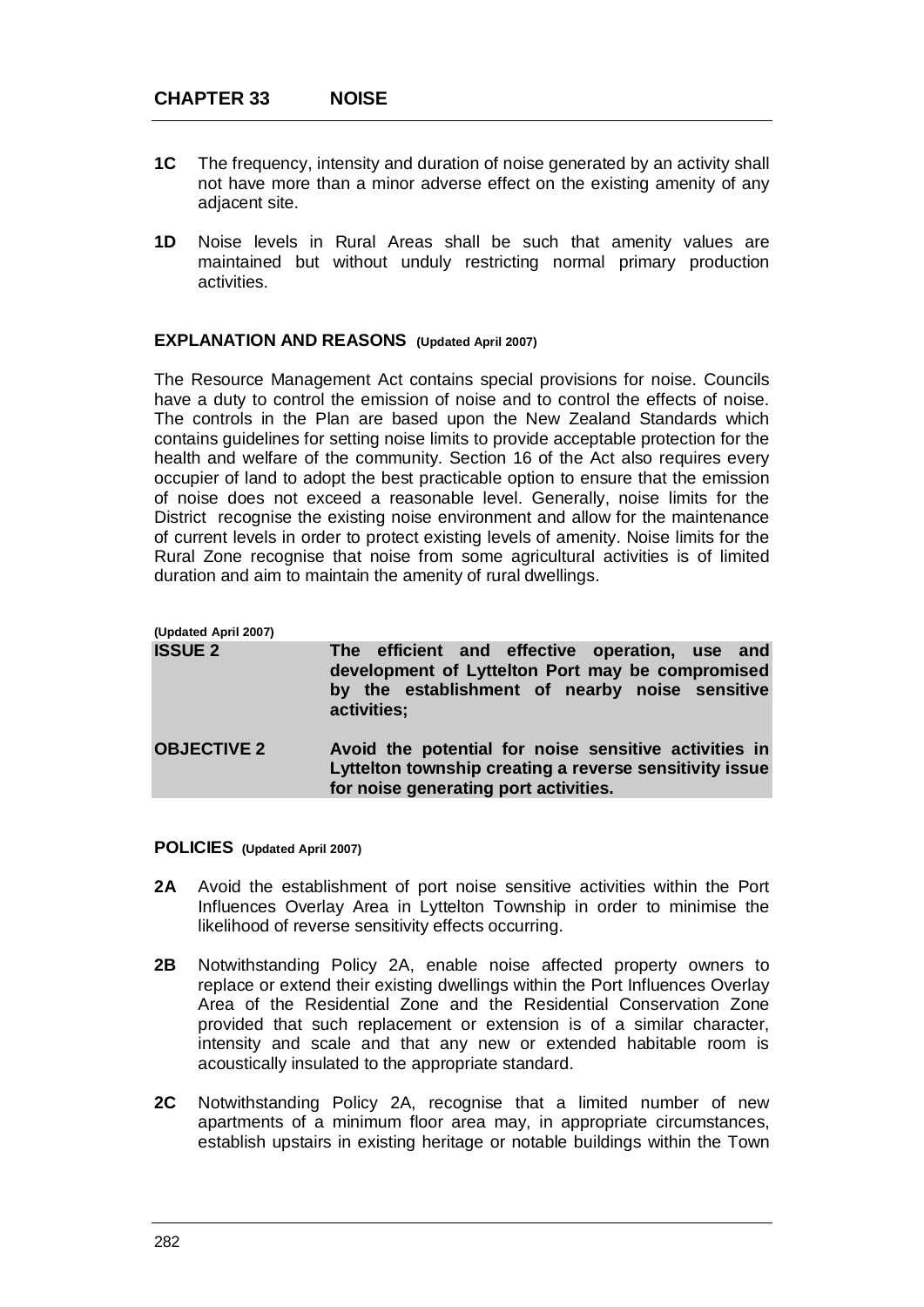Centre Zone so as to give owners a further option that would assist in the conservation of these buildings, provided that it is demonstrated that the potential for reverse sensitivity effects are minimised.

- **2D** When considering any resource consent for a restricted discretionary activity to establish a port noise sensitive activity in the Port Influences Overlay Area considerable weight must be placed on whether:
	- i) Acoustic insulation is to be provided to the appropriate standard,
	- ii Written approval has been obtained from the Lyttelton Port Company Limited,
	- iii) A no-complaints covenant has been entered into, and
	- iv) Any other relevant methods to minimise the potential for reverse sensitivity effects have been incorporated, including minimising the exposure of outdoor living to port noise.

# **EXPLANATION AND REASONS (Updated April 2007)**

The Council recognises that Lyttelton Port and the township of Lyttelton have coexisted for a long time and, as a result, residential housing is already located in close proximity to the Port. However, there is the potential for reverse sensitivity effects on noise generating port activities and hence the Lyttelton Port Company Limited, to arise. Because Lyttelton Port is infrastructure of regional significance, cannot locate elsewhere, and generally requires to operate 7 days a week, 24 hours a day, the Council considers it prudent to ensure the potential for reverse sensitivity effects are not increased by avoiding intensification of noise sensitivity activities in the Port Influences Overlay Area, as set out in Policy 2A. However, there are two exceptions to this policy direction.

First, under Policy 2B, the replacement of an existing dwelling, or an extension to an existing dwelling, in a noise affected property is anticipated so that people can reasonably meet their residential living expectations provided that the character, intensity and scale of the building is similar. For example, an owner seeking an additional bedroom or extension to a lounge or dining room, or the complete replacement of a dwelling with a new one of a similar scale, is anticipated provided that the necessary acoustic insulation measures are completed. Any significant intensification of residential use would require resource consent.

Second, under Policy 2C, a limited number of apartments located in the upper storeys of the heritage or notable buildings in the Port Influences Overlay Area of the Town Centre Zone may be appropriate in certain circumstances if limited residential use facilitates the use, and hence the conservation, of these buildings. However, in assessing any resource consent all measures to minimise the potential for reverse sensitivity effects on port activities and the Lyttelton Port Company Limited should have been undertaken, including the necessary acoustic insulation of such apartments, written approval obtained from the Lyttelton Port Company Limited and the entering into a no-complaints covenant.

The Council considers a fundamental tool in managing the possible limited establishment of new habitable rooms under Policies 2B, 2C, and 2D is the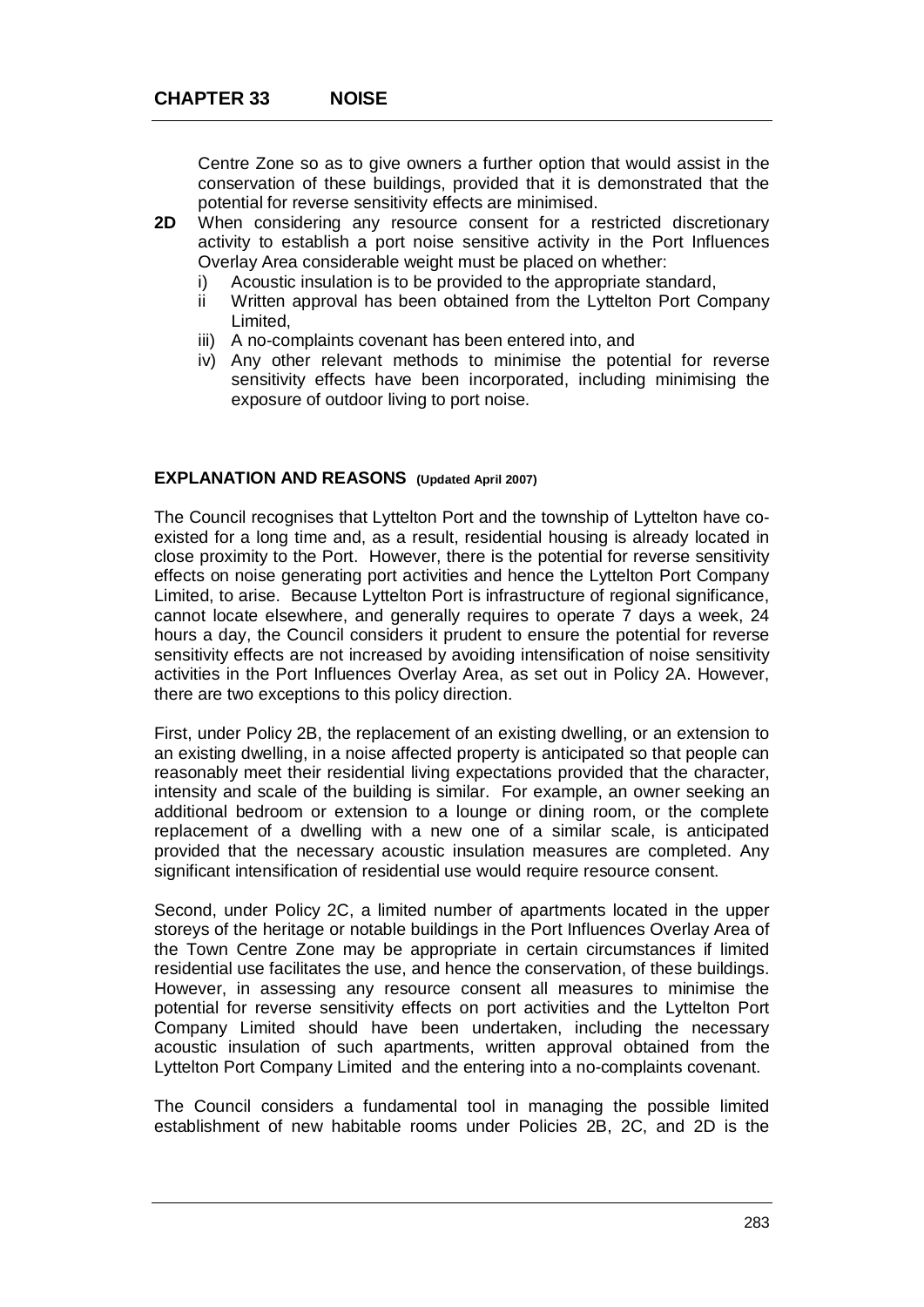employment of a no-complaints covenant in favour of the Lyttelton Port Company Limited. This is expected to be an important matter for it when considering whether to give its written approval. This covenant should apply to the title of the land so that it applies both to existing and future owners and occupiers.

# **RULES**

# **1. Conditions for Permitted Activities**

1.1 Within the Town Centre Zone

Any activity undertaken within the Town Centre Zone for Lyttelton shall be designed and conducted so as to ensure that the following noise limits are not exceeded:

 At any point outside the site boundary and within the Town Centre Zone.

| At any time   | 65 dBA (L10)  |
|---------------|---------------|
| At night time | 85 dBA (Lmax) |

At any point within the Residential or Residential Conservation Zones:

| ú | At night time      | $\sim$ | 40 dBA (L10)  |
|---|--------------------|--------|---------------|
|   |                    |        | 70 dBA (Lmax) |
| ú | At all other times | $\sim$ | 50 dBA (L10)  |

1.2 Within the Industrial Zone for Lyttelton

Any activity undertaken within the Industrial Zone for Lyttelton shall be designed and conducted so as to ensure that the following noise limits are not exceeded:

 At any point outside the site boundary and within the Industrial Zone for Lyttelton.

| At night time      | 45 dBA (L10) |
|--------------------|--------------|
| At all other times | 60 dBA (L10) |

- At any point within the Residential or Residential Conservation Zones:
	- ú At night-time 40 dBA (L10) 70 dBA (Lmax)
	- ú At all other times 50 dBA (L10)

## 1.3 Within the Rural Zone

All activities shall be designed and conducted so as to ensure that the following noise limits are not exceeded at any point within the notional boundary of any dwelling, other than a dwelling on the same site:

| At night-time      | 40 dBA(L10)  |
|--------------------|--------------|
|                    | 70 dBA(Lmax) |
| At all other times | 50 dBA(L10)  |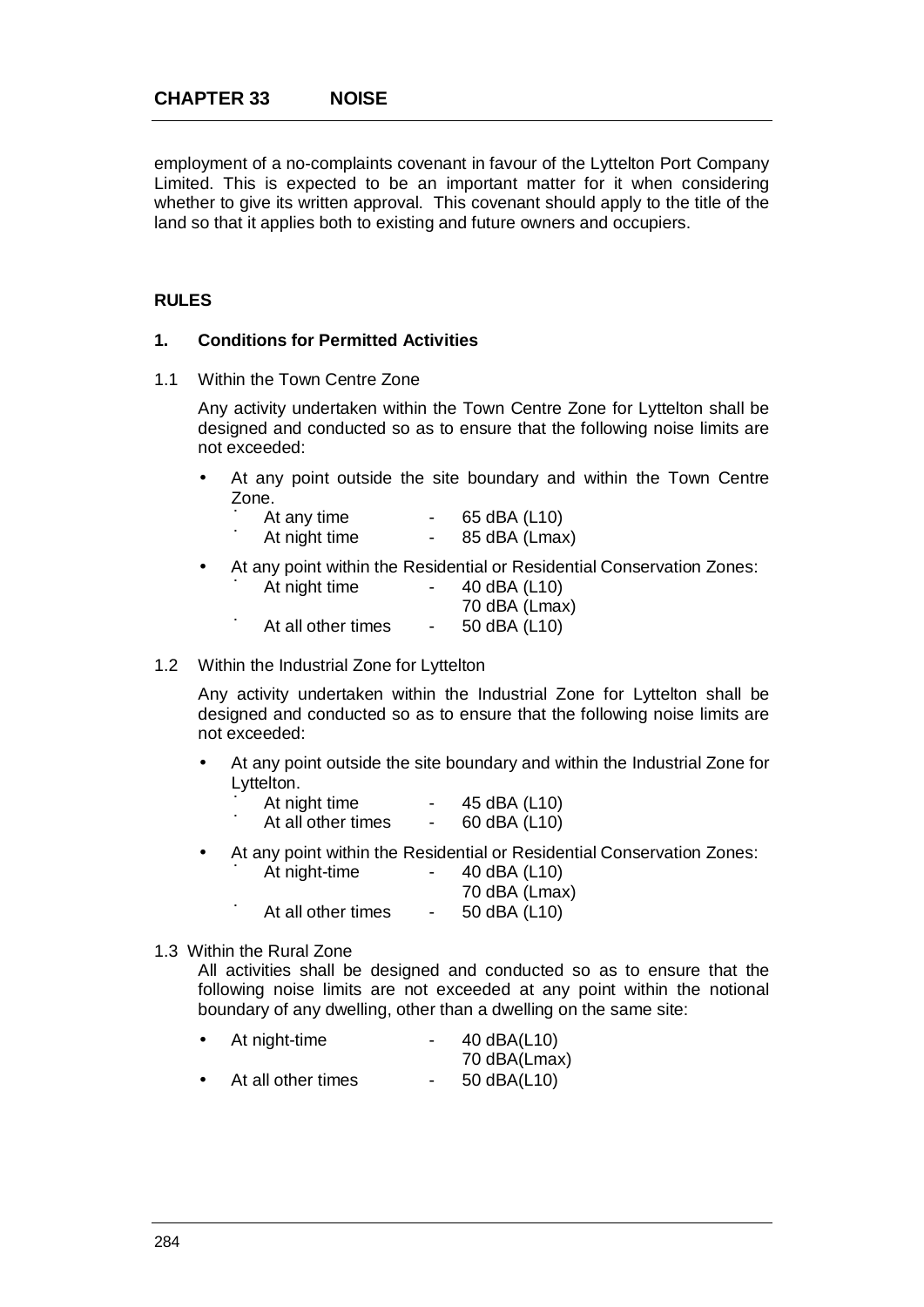1.4 Within All Parts of the District not Referred to in Rules 1.1 to 1.4 above

Any activity shall be designed and conducted so as to ensure that the following noise limits are not exceeded at any point outside the site boundary:

| $\blacksquare$ | At night time      | 40 dBA(L10)  |
|----------------|--------------------|--------------|
|                |                    | 70 dBA(Lmax) |
| $\blacksquare$ | At all other times | 50 dBA(L10)  |

### 1.5 Blasting

Where blasting is undertaken as part of a permitted or controlled activity, vibration from the site shall not exceed a peak particle velocity of 5 mm/sec, provided that this level may be exceeded on up to 5% of the total number of blasts over a period of 12 months. The level shall not exceed 120 dB (Lin peak) at any time.

Airblast overpressure from blasting on any land shall not exceed a peak nonfrequency weighted (linear or flat) level of 115dB provided that this level may be exceeded on up to 5% of the total number of blasts over a period of 12 months. The level shall not exceed 120dB (Lin Peak) at any time.

## 1.6 Exceptions

The noise limits set out in Rules 1.1 to 1.6 (above) shall not apply in the following circumstances:

- Where warning devices are operated by an emergency service.
- On any site where construction activity is taking place. In this circumstance construction noise in any management area shall comply with the provisions of the New Zealand Standard NZS 6803P:1984 - The Measurement and Assessment of Noise from Construction, Maintenance and Demolition Work. Any discretionary adjustments provided for in clause 6.1 of this standard shall be mandatory within the District.

 In the case of temporary military training activities (as defined). These activities shall be conducted such that the following noise limits are not exceeded at any point within the notional boundary of any site on which a dwelling, residential institution or educational facility is located:<br> $\frac{1}{2}$  At pight-time  $\Delta t$  night-time  $\overline{a}$ 

| u | AUTOUR COLLECTED   |    | $00 \, \text{dB}$ $10$ |
|---|--------------------|----|------------------------|
|   |                    |    | 75 dBA(Lmax)           |
| ú | At all other times | ۰. | 75dBA(L10)             |
|   |                    |    | 90dBA(Lmax)            |
|   |                    |    |                        |

Impulsive noise arising from the use of explosives, ammunition or pyrotechnics at any time shall not exceed a peak non frequencyweighted sound pressure level of 120dB.

Provided that these limits shall not apply between the hours of 10:00am and 5:00pm on no more than two days in any period of 12 months where any exhibition of military activities is open to the public.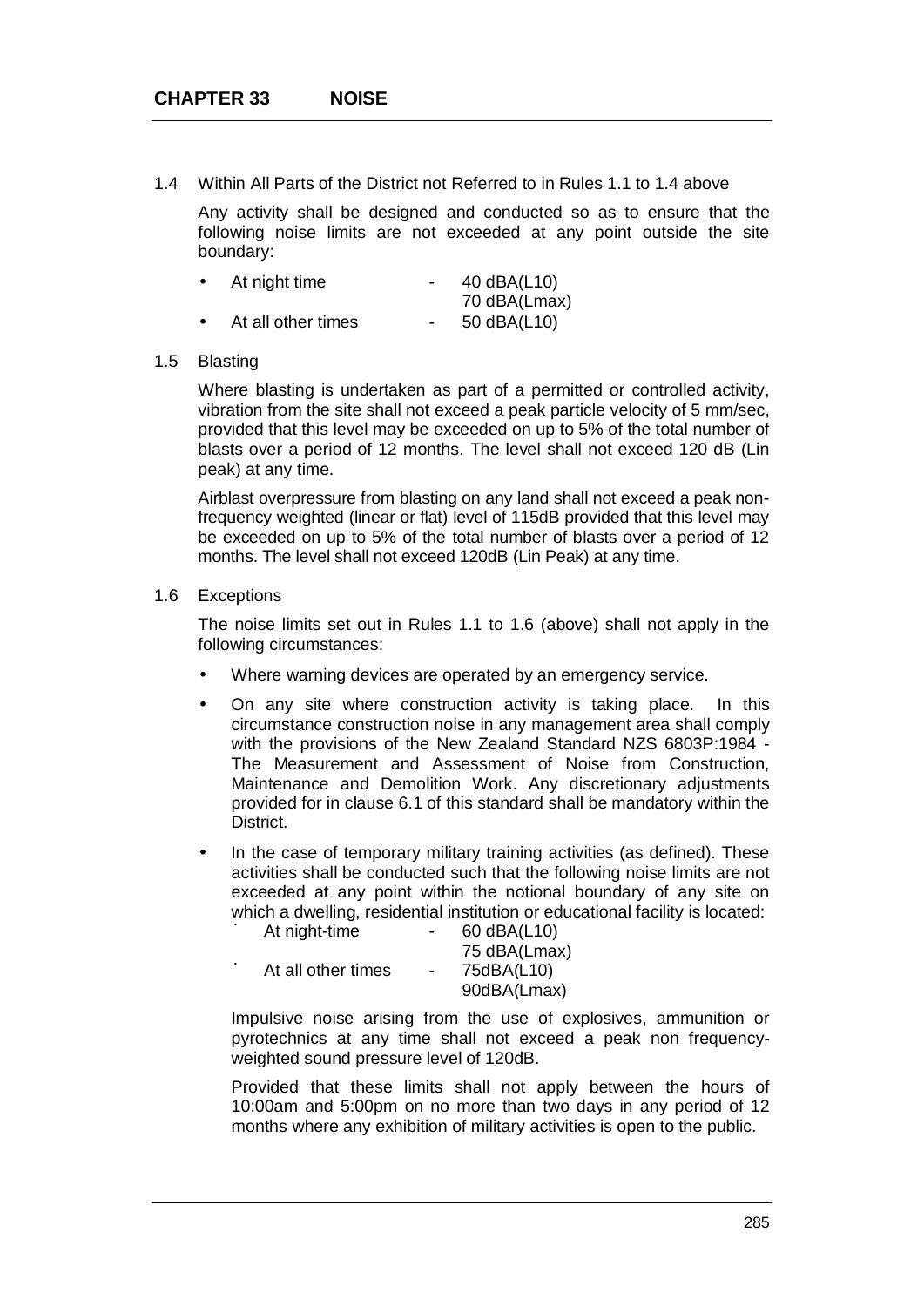The Armed Service engaged in temporary military training activities shall ensure that liaison is maintained with the neighbouring community before and during each such occasion.

- Routine residential maintenance activities (other than construction activities) between the hours of 7:30am and 8:00pm.
- Activities (such as harvesting) required as part of normal farming practice in those zones where farming is a permitted or controlled activity. (Note: this clause does not relieve those carrying out such activities of the duty to comply with the provisions of s16 of the Act).
- Noise arising from the use of roads by vehicles.
- 1.7 Measurement and Assessment of Noise
	- Where standards for noise are specified the measurement of noise shall be in accordance with NZS 6801:1991, 'Measurement of Sound' and assessed in accordance with NZS 6802:1991, 'Assessment of Environmental Sound'.
	- For the purposes of administering the rules of this section of the Plan the following meanings shall apply:
		- ú dBA means the A-frequency weighted sound pressure level in decibels relative to a reference sound pressure of 20 micro pascals.
		- ú L10 means the L10 exceedance level set in A-weighted decibels which is equalled or exceeded ten percent of the total measurement time.
		- ú Lmax means the maximum A-frequency-weighted sound level (dBA L max) during a stated time period.
		- ú Night-time means the period of time between 10 pm and 7 am the following day.
		- ú Long-term average sound level shall be the time-average sound level (day-night level) Ldn and shall be determined from the inverse-logarithmic mean of the measured Ldn level for each day over any five day period within a week.
		- ú The 'notional boundary' of any dwelling shall be 20 metres from the façade of that dwelling, or the legal boundary of the site where this is closer to the dwelling.
- 1.8 Determination of the Appropriate Internal Design Sound Level **(Updated April 2007)**

For the purposes of Rule 3.9 (b) in Chapter 24, Rule 6.4 in Chapter 25, and Rule 5.12 (c) in Chapter 26, in determining an appropriate design to the achieve an internal design sound level of a habitable room, the external noise environment will be the modelled level of port noise taken from the predicted dBA Ldn (5 day) contour closest to the habitable room, in accordance with the methodology of *NZS 6809:1999 Port Noise Management and Land Use Planning*.

Note: There will be a port noise contour map attached to the Port Noise Management Plan, which is to prepared and regularly updated in